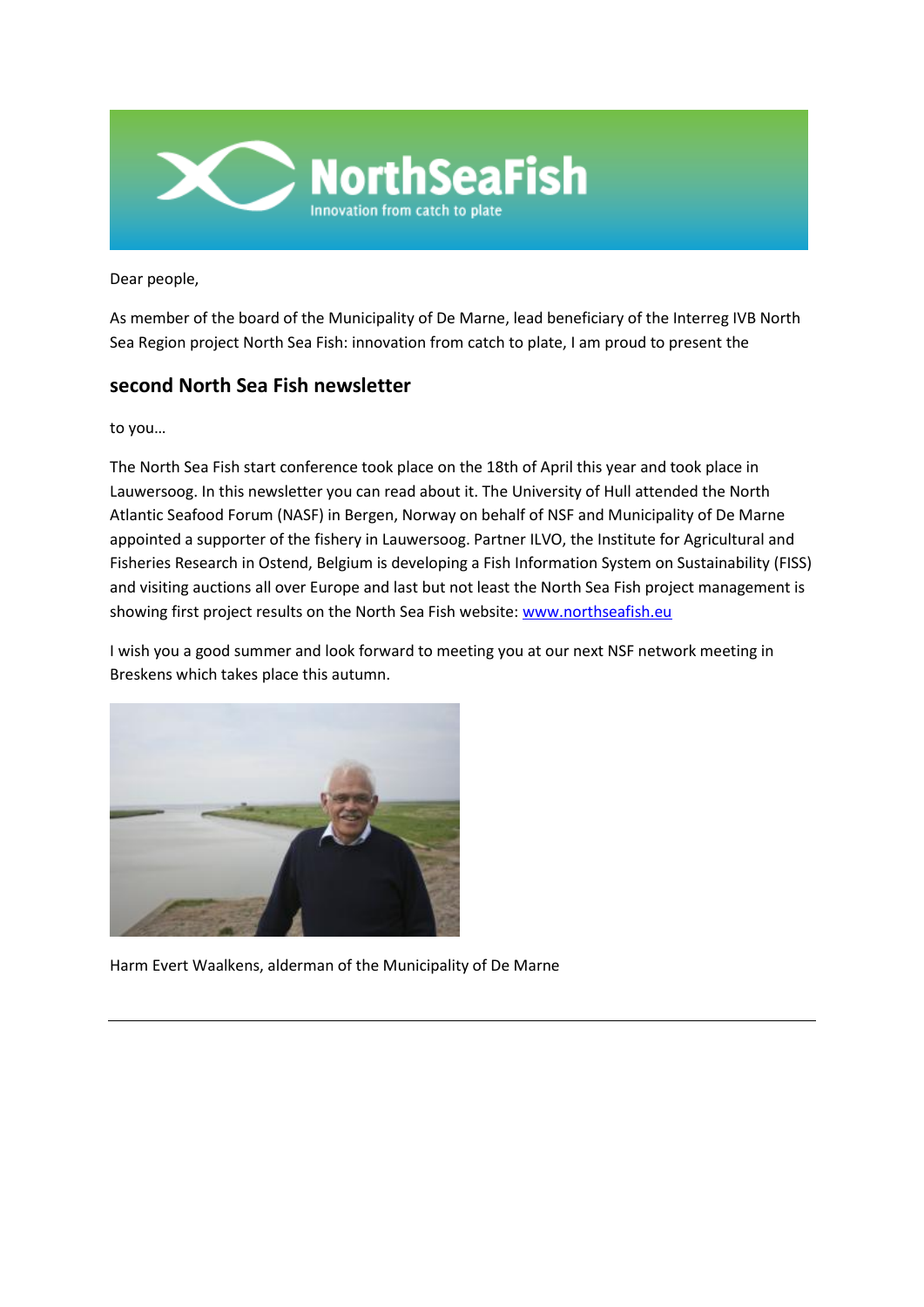## **About North Sea Fish**

6 partners from 4 countries around the North Sea work together in North Sea Fish.



The partners in North Sea Fish aim to increase the innovative capacity of fisheries, fishery ports and fish based regional economies around the North Sea. It promotes sustainable solutions by means of specialization and broadening within the whole supply chain: from catch to plate!

In North Sea Fish partners exchange experiences and expertise and also share these with other organizations and regions. More experienced partners take the lead in specific actions, while others create a new development area. Specific actions will be jointly executed by all partners, e.g. an inventory of necessary steps to be taken for the transition towards a competitive and sustainable supply chain. The outcomes from this project will form the basis for further action in the near future.

## [read more...](linktopage:5)

## **Successful North Sea Fish Start Conference**

The North Sea Fish Start Conference took place on the 18th of April in Lauwersoog, The Netherlands. It became an inspriring all-day event, a perfect occasion to get informed about and to contribute to innovation in the wet fish supply chain of the North Sea Region.

During the conference, which was chaired by **Mr Maarten Mens** stakeholders from all North Sea Fish partners and other interested parties got the opportunity to network and exchange knowledge on the innovative capacity of fish based regional economies and the sustainable transition of fishing. In his welcome alderman of Municipality De Marne, Mr Harm Evert Waalkens, stressed the importance of transnational cooperation in North Sea Fish and described how the Marne is investigating the long term perspectives for a sustainable fishery especially related to the shrimp catch and the marketing of fresh products in the harbour of Lauwersoog. He also pointed at the development of the future proof framework for the logistics in the harbour where the fresh fish is landed and the plans to improve the way to the consumers.